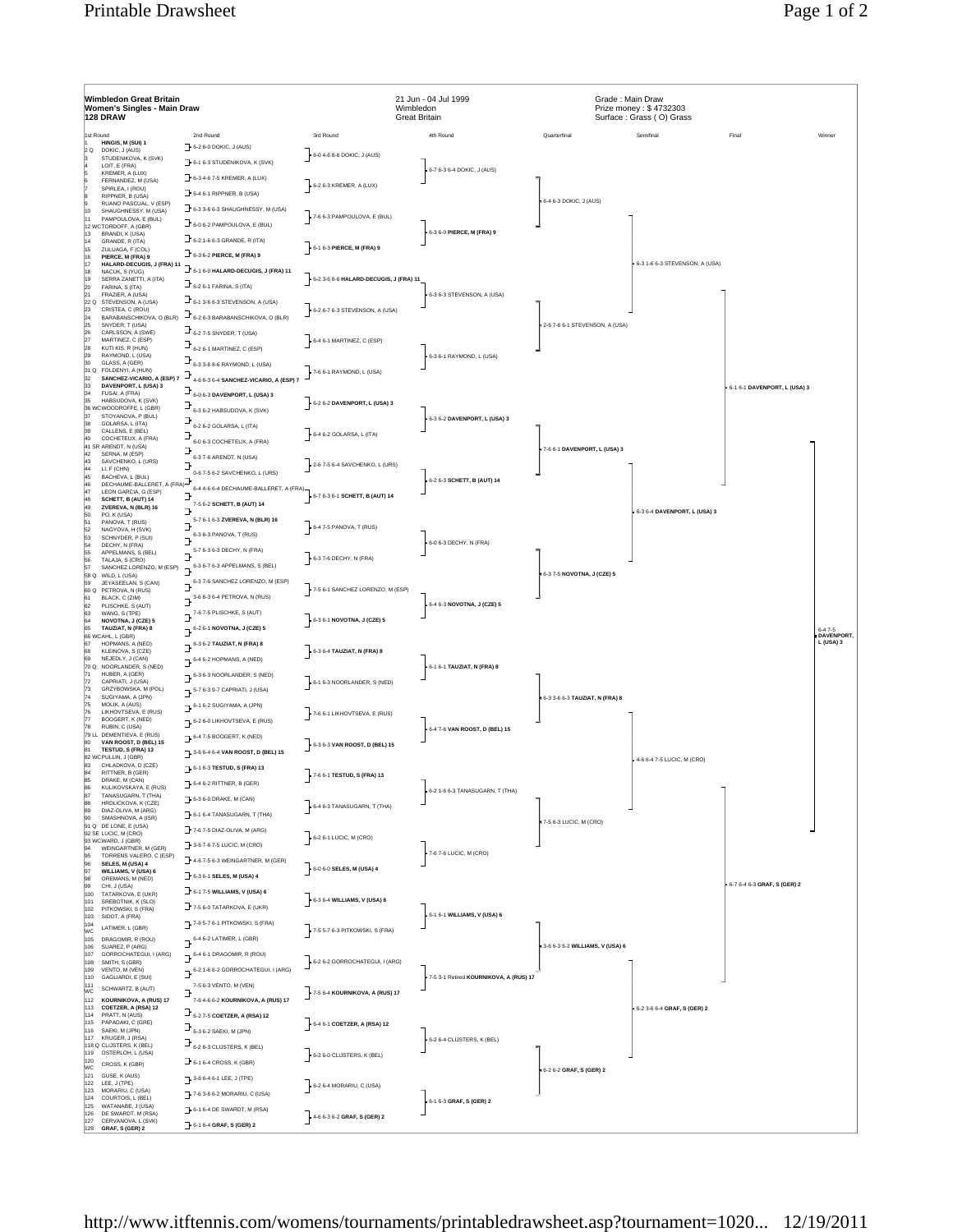| <b>Wimbledon Great Britain</b><br>Women's Doubles - Main Draw<br><b>64 DRAW</b>                                                                                                                                                                                                                                                                                                                    |                                                                                                                                                                                                                                         | 21 Jun - 04 Jul 1999<br>Wimbledon<br><b>Great Britain</b>                                           | Grade: Main Draw<br>Prize money: \$4732303<br>Surface: Grass (O) Grass                              |                                                                                                        |                                                                        |
|----------------------------------------------------------------------------------------------------------------------------------------------------------------------------------------------------------------------------------------------------------------------------------------------------------------------------------------------------------------------------------------------------|-----------------------------------------------------------------------------------------------------------------------------------------------------------------------------------------------------------------------------------------|-----------------------------------------------------------------------------------------------------|-----------------------------------------------------------------------------------------------------|--------------------------------------------------------------------------------------------------------|------------------------------------------------------------------------|
| 1st Round<br>NOVOTNA, J (CZE) / ZVEREVA, N (BLR) 1<br>DECHAUME-BALLERET, A (FRA) / TESTUD, S (FRA)<br>2nd Round<br>COETZER, A (RSA) / GORROCHATEGUI, I (ARG)<br>LUGINA, O (UKR) / MURIC, M (CRO)<br>ABE, J (GER) / PETROVA, N (RUS)<br>5 Q<br>6-3 6-0 COETZER, A (RSA) / GORROCHATEGUI, I (ARG)                                                                                                    | 3rd Round<br>7-5 6-7 6-4 NOVOTNA, J (CZE) / ZVEREVA, N (BLR) 1                                                                                                                                                                          | Quarterfinal                                                                                        | Semifinal                                                                                           | Final                                                                                                  |                                                                        |
| KIM, E (KOR) / YOSHIDA, Y (JPN)<br>COURTOIS, L (BEL) / MOLIK, A (AUS)<br>$-$ 6-2 6-3 ABE, J (GER) / PETROVA, N (RUS)<br>SCHETT, B (AUT) / SCHNYDER, P (SUI) 15<br>CRISTEA, C (ROU) / DRAGOMIR, R (ROU) 17<br>6-7 7-5 6-1 COURTOIS, L (BEL) / MOLIK, A (AUS)<br>MARTINCOVA, E (CZE) / TORRENS VALERO, C (ESP)<br>10 <sup>10</sup>                                                                   | Walkover NOVOTNA, J (CZE) / ZVEREVA, N (BLR) 1<br>6-3 3-6 7-5 COURTOIS, L (BEL) / MOLIK, A (AUS)                                                                                                                                        | 6-46-0 NOVOTNA, J (CZE) / ZVEREVA, N (BLR) 1                                                        |                                                                                                     |                                                                                                        |                                                                        |
| HRDLICKOVA, K (CZE) / KRIZAN, T (SLO)<br>111<br>6-3 6-4 MARTINCOVA, E (CZE) / TORRENS VALERO, C (ESP)<br>12<br>FARINA, S (ITA) / WILD, L (USA)<br>4-3 Retired FARINA, S (ITA) / WILD, L (USA)<br>13 WC DE BEER, S (RSA) / SMITH, S (GBR)<br>KUNCE, K (AUS) / PO, K (USA)<br> 14<br>BES-OSTARIZ, E (ESP) / FREYE, K (GER)<br>15<br>6-1 6-4 KUNCE, K (AUS) / PO, K (USA)                             | 6-4 6-3 FARINA. S (ITA) / WILD. L (USA)<br>6-2 6-3 SAVCHENKO, L (URS) / SANCHEZ-VICARIO, A (ESP)                                                                                                                                        | 6-1 7-6 FARINA, S (ITA) / WILD, L (USA)                                                             |                                                                                                     |                                                                                                        |                                                                        |
| SAVCHENKO, L (URS) / SANCHEZ-VICARIO, A (ESP)<br>LIKHOVTSEVA, E (RUS) / SUGIYAMA, A (JPN) 5<br>17<br>APPELMANS, S (BEL) / OREMANS, M (NED)<br>18<br>19<br>MELICHAROVA, E (CZE) / VILDOVA, H (CZE)                                                                                                                                                                                                  | 6-2 6-1 SAVCHENKO, L (URS) / SANCHEZ-VICARIO, A (ESP)<br>6-36-4 LIKHOVTSEVA, E (RUS) / SUGIYAMA, A (JPN) 5                                                                                                                              |                                                                                                     | 6-17-5 NOVOTNA, J (CZE) / ZVEREVA, N (BLR) 1<br>6-76-16-4 DE SWARDT, M (RSA) / TATARKOVA, E (UKR)   |                                                                                                        |                                                                        |
| 7- 7-5 6-2 DOKIC, J (AUS) / PISNIK, T (SLO)<br>20 Q DOKIC, J (AUS) / PISNIK, T (SLO)<br>BARABANSCHIKOVA, O (BLR) / RITTNER, B (GER)<br>$-$ 6-3 6-3 BARABANSCHIKOVA, O (BLR) / RITTNER, B (GER)<br>22 LL REEVES, S (USA) / WASHINGTON, M (USA)<br>JIDKOVA, A (RUS) / SCHAERER, L (PAR)<br>23 LL<br>12 6-16-2 FERNANDEZ, M (USA) / SELES, M (USA) 12<br>FERNANDEZ, M (USA) / SELES, M (USA) 12<br>24 | 3-6 6-2 12-10 DOKIC, J (AUS) / PISNIK, T (SLO)<br>6-16-0 FERNANDEZ, M (USA) / SELES, M (USA) 12                                                                                                                                         | 6-26-1 FERNANDEZ, M (USA) / SELES, M (USA) 12                                                       |                                                                                                     |                                                                                                        |                                                                        |
| RUANO PASCUAL, V (ESP) / SUAREZ, P (ARG) 14<br>25<br>MENGA, V (BRA) / PAMPOULOVA, E (BUL)<br>76<br>7-5 6-4 COCHETEUX, A (FRA) / LOIT, E (FRA)<br>GAGLIARDI, E (SUI) / MAROSI, K (HUN)<br>27<br>COCHETEUX, A (FRA) / LOIT, E (FRA)<br>28<br>PROBST. W (GER) / SINGER. C (GER)<br>29                                                                                                                 | 6-46-76-3 RUANO PASCUAL, V (ESP) / SUAREZ, P (ARG) 14<br>7-63-66-1 RUANO PASCUAL, V (ESP) / SUAREZ, P (ARG) 14<br>6-17-6 DE SWARDT, M (RSA) / TATARKOVA, E (UKR) 9                                                                      | 6-4 6-3 DE SWARDT, M (RSA) / TATARKOVA, E (UKR)                                                     |                                                                                                     |                                                                                                        | Minner                                                                 |
| 6-1 6-0 PROBST, W (GER) / SINGER, C (GER)<br>MONTALVO, L (ARG) / WANG, S (TPE)<br>30<br>31 WC PULLIN, J (GBR) / WOODROFFE, L (GBR)<br>DE SWARDT, M (RSA) / TATARKOVA, E (UKR) 9<br>32<br>DAVENPORT, L (USA) / MORARIU, C (USA) 7<br>33<br>LANDA. M (ARG) / WEINGARTNER. M (GER)                                                                                                                    | 6-22-66-2 DE SWARDT, M (RSA) / TATARKOVA, E (UKR) 9<br>7 6-06-0 DAVENPORT, L (USA) / MORARIU, C (USA) 7                                                                                                                                 |                                                                                                     |                                                                                                     | 6-4 2-6 7-5 DE SWARDT, M (RSA) / TATARKOVA, E (UKR)<br>7-6 6-3 DAVENPORT, L (USA) / MORARIU, C (USA) 7 | $6 - 46 - 4$<br><b>DAVENPORT</b><br>L (USA) /<br>MORARIU, C<br>(USA) 7 |
| 6-4 6-1 PAPADAKI, C (GRE) / SHAUGHNESSY, M (USA)<br>35 WC CROOK, H (GBR) / DAVIES, V (GBR)<br>36<br>PAPADAKI, C (GRE) / SHAUGHNESSY, M (USA)<br>37<br>STEWART. B (AUS) / STOYANOVA. P (BUL)<br>38<br>FRAZIER, A (USA) / SCHLUKEBIR, K (USA)                                                                                                                                                        | 6-26-2 DAVENPORT, L (USA) / MORARIU, C (USA) 7<br>1-6 6-4 6-3 FRAZIER, A (USA) / SCHLUKEBIR, K (USA)<br>$\mathbf{F}$ <sup>7-5 6-2</sup> FRAZIER, A (USA) / SCHLUKEBIR, K (USA)<br>6-3 6-2 CALLENS, E (BEL) / HALARD-DECUGIS, J (FRA) 13 |                                                                                                     |                                                                                                     |                                                                                                        |                                                                        |
| 39<br>ADAMS, K (USA) / RUBIN, C (USA)<br>CALLENS, E (BEL) / HALARD-DECUGIS, J (FRA) 13<br>40<br>$\rightarrow$ 6-35-7 6-3 BLACK, C (ZIM) / SELYUTINA, I (KAZ) 16<br>$\rightarrow$ 6-1 6-2 LABAT, F (ARG) / VAN ROOST, D (BEL)<br>BLACK, C (ZIM) / SELYUTINA, I (KAZ) 16<br>41<br>ELLWOOD, A (AUS) / MCSHEA, L (AUS)<br>42<br>43<br>LABAT, F (ARG) / VAN ROOST, D (BEL)                              | 6-4 2-6 6-4 LABAT, F (ARG) / VAN ROOST, D (BEL)                                                                                                                                                                                         | 6-2 7-5 DAVENPORT, L (USA) / MORARIU, C (USA) 7<br>6-1 3-6 6-1 ARENDT, N (USA) / BOLLEGRAF, M (NED) |                                                                                                     |                                                                                                        |                                                                        |
| 44<br>DE LONE, E (USA) / PRATT, N (AUS)<br>3-6 6-3 6-4 ARENDT, N (USA) / BOLLEGRAF, M (NED)<br>45<br>CARLSSON, A (SWE) / JEYASEELAN, S (CAN)<br>7-53-66-0 FUSAI, A (FRA) / TAUZIAT, N (FRA) 3<br>ARENDT, N (USA) / BOLLEGRAF, M (NED)<br>46<br>47 WC CROSS. K (GBR) / WARD. J (GBR)<br>FUSAI, A (FRA) / TAUZIAT, N (FRA) 3<br>48                                                                   | 6-3 6-2 ARENDT, N (USA) / BOLLEGRAF, M (NED)<br>7-6 4-6 6-3 RAYMOND, L (USA) / STUBBS, R (AUS) 6                                                                                                                                        |                                                                                                     | 6-4 7-6 DAVENPORT, L (USA) / MORARIU, C (USA) 7<br>6-4 1-6 17-15 HORN, L (RSA) / SREBOTNIK, K (SLO) |                                                                                                        |                                                                        |
| RAYMOND, L (USA) / STUBBS, R (AUS) 6<br>49<br>7 1-6 7-5 12-10 DHENIN, C (FRA) / PLEMING, L (AUS)<br>BARCLAY, C (AUS) / GUSE, K (AUS)<br>50<br>51<br>DHENIN, C (FRA) / PLEMING, L (AUS)<br>$-4.6$ 7-6 6-2 HORN, L (RSA) / SREBOTNIK, K (SLO)<br>52<br>DRAKE. M (CAN) / STECK. J (RSA)<br>HORN, L (RSA) / SREBOTNIK, K (SLO)<br>11 6060 MARTINEZ, C (ESP) / TARABINI, P (ARG) 11<br>53               | 6-37-5 RAYMOND, L (USA) / STUBBS, R (AUS) 6<br>3-6 6-4 7-5 HORN, L (RSA) / SREBOTNIK, K (SLO)                                                                                                                                           |                                                                                                     |                                                                                                     |                                                                                                        |                                                                        |
| 54<br>MCQUILLAN, R (AUS) / MIYAGI, N (JPN)<br>55<br>NEMECKOVA, L (CZE) / ORTUNO, A (ESP)<br>$\mathbf{J}_{646.2}$ SPIRLEA, I (ROU) / VIS, C (NED) 10<br>MARTINEZ, C (ESP) / TARABINI, P (ARG) 11<br>56<br>5-7 6-1 6-3 DE VILLIERS, E (RSA) / HIRAKI, R (JPN)<br>57<br>SPIRLEA, I (ROU) / VIS, C (NED) 10<br>58<br>GOLARSA, L (ITA) / HUSAROVA, J (SVK)                                              | 6-26-2 SPIRLEA, I (ROU) / VIS, C (NED) 10                                                                                                                                                                                               | 6-4 6-2 HORN, L (RSA) / SREBOTNIK, K (SLO)<br>7-6 6-3 BOOGERT, K (NED) / SIDOT, A (FRA)             |                                                                                                     |                                                                                                        |                                                                        |
| 59<br>HABSUDOVA, K (SVK) / TANASUGARN, T (THA)<br>$\rightarrow$ 6-4 6-3 OLSZA, A (POL) / OSTERLOH, L (USA)<br>DE VILLIERS, E (RSA) / HIRAKI, R (JPN)<br>60<br>6-4 6-3 BOOGERT, K (NED) / SIDOT, A (FRA)<br>GRANDE, R (ITA) / SAEKI, M (JPN)<br>61<br>OLSZA, A (POL) / OSTERLOH, L (USA)<br>62<br>BOOGERT, K (NED) / SIDOT, A (FRA)<br>63                                                           | 6-4 6-3 BOOGERT, K (NED) / SIDOT, A (FRA)                                                                                                                                                                                               |                                                                                                     |                                                                                                     |                                                                                                        |                                                                        |
| GRAHAM, D (USA) / MCNEIL, L (USA) 18                                                                                                                                                                                                                                                                                                                                                               |                                                                                                                                                                                                                                         |                                                                                                     |                                                                                                     |                                                                                                        |                                                                        |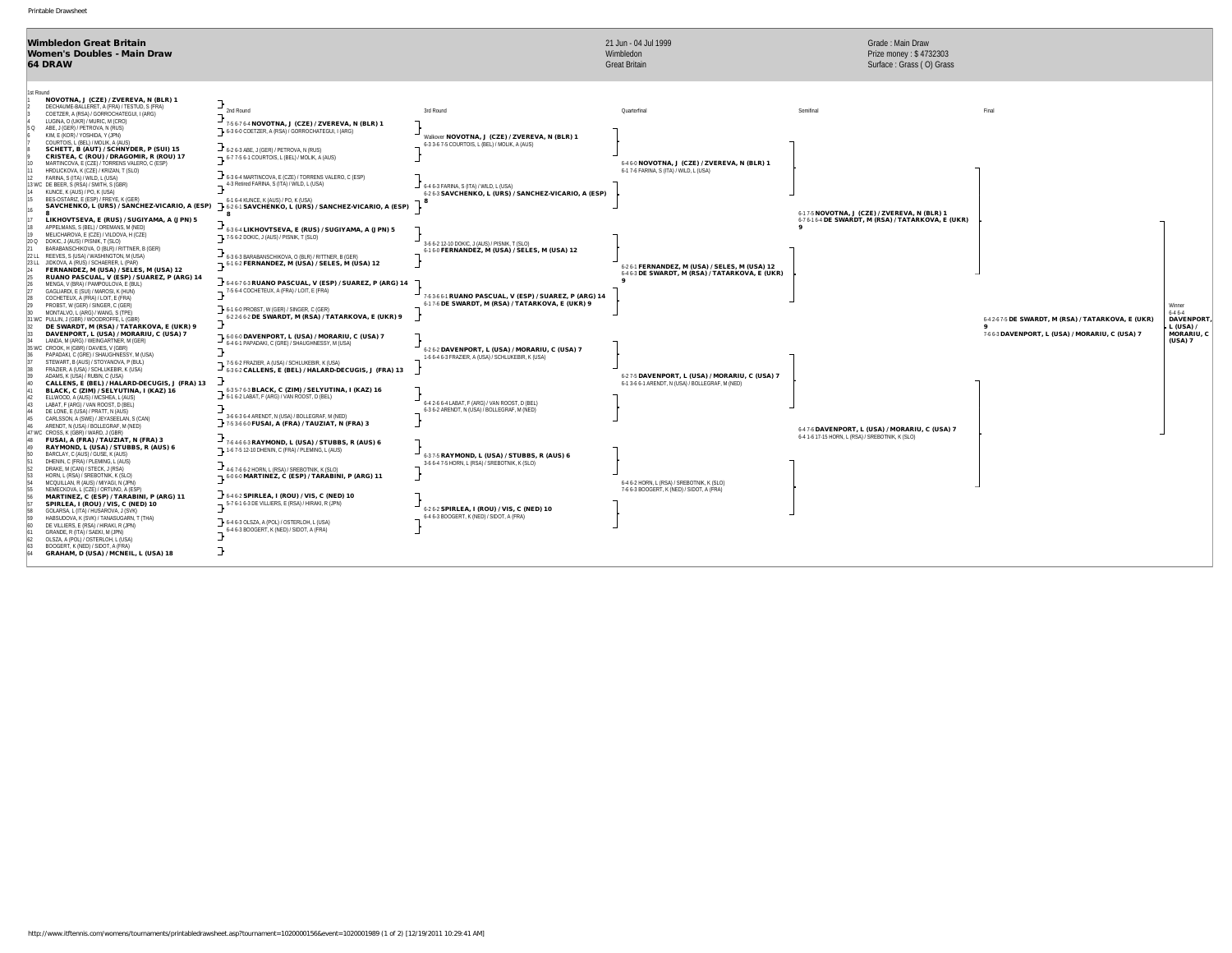## **Wimbledon Qualifying Great Britain Women's Singles - Qualifying Draw 64 DRAW**

15 Jun - 18 Jun 1999 Roehampton Great Britain

Grade : Qualifying Draw Prize money : \$ Surface : Grass ( O) Grass

| 1st Round   |                                                       | 2nd Round                                    | 3rd Round                                  | Final Round                        |  |  |
|-------------|-------------------------------------------------------|----------------------------------------------|--------------------------------------------|------------------------------------|--|--|
| 11          | STEVENSON, A (USA) 1                                  | $\rightarrow$ 6-3 7-5 STEVENSON, A (USA) 1   |                                            |                                    |  |  |
| 2           | CACIC, S (USA)                                        |                                              | $\frac{1}{2}$ 6-3 6-4 STEVENSON, A (USA) 1 | 6-1 6-4 STEVENSON, A (USA) 1       |  |  |
| 3           | HORN, L (RSA)                                         | $\rightarrow$ 4-6 6-1 6-4 ELLWOOD, A (AUS)   |                                            |                                    |  |  |
| 4<br>5<br>6 | ELLWOOD, A (AUS)<br>INOUE, H (JPN)<br>WATSON, C (AUS) | $\rightarrow$ 3-6 6-2 8-6 INOUE, H (JPN)     |                                            |                                    |  |  |
|             | ROSEN, H (ISR)                                        | 6-4 7-6 DE BEER, S (RSA) 10                  | $6-3$ 3-6 6-4 INOUE, H (JPN)               |                                    |  |  |
| 8           | DE BEER, S (RSA) 10                                   |                                              |                                            |                                    |  |  |
| 9<br>10     | PISNIK, T (SLO) 11<br>ASAGOE, S (JPN)                 | $\rightarrow$ 6-4 5-7 7-5 ASAGOE, S (JPN)    | $6-4$ 6-1 ASAGOE, S (JPN)                  |                                    |  |  |
| 11<br>12    | PARK, S (KOR)<br>VAVRINEC, M (SUI)                    | 7-5 5-7 7-5 VAVRINEC, M (SUI)                |                                            | 6-4 6-4 DE LONE, E (USA)           |  |  |
|             | 13 WCPAYNE, N (GBR)<br>14 WCMATTHEWS, H (GBR)         | $\rightarrow$ 7-5 5-7 6-2 PAYNE, N (GBR)     | $6-26-4$ DE LONE, E (USA)                  |                                    |  |  |
| 15<br>16    | DE LONE, E (USA)<br><b>WARTUSCH, P (AUT) 5</b>        | $\rightarrow$ 7-5 6-3 DE LONE, E (USA)       |                                            |                                    |  |  |
| 17<br>18    | <b>SCHNITZER, M (GER) 3</b><br>WASHINGTON, M (USA)    | $\rightarrow$ 6-3 6-2 WASHINGTON, M (USA)    | $6-46-2$ LUBIANI, F (ITA)                  |                                    |  |  |
|             | 19 WCJELFS, L (GBR)                                   | $\rightarrow$ 7-6 6-4 LUBIANI, F (ITA)       |                                            |                                    |  |  |
| 20          | LUBIANI, F (ITA)<br>21 WCDAVIES, V (GBR)              |                                              |                                            | 6-0 6-4 CLIJSTERS, K (BEL)         |  |  |
|             | 22 WCWARNE-HOLLAND, K (GBR)                           | $\rightarrow$ 7-6 6-4 DAVIES, V (GBR)        |                                            |                                    |  |  |
| 23          | CLIJSTERS, K (BEL)                                    | $\rightarrow$ 6-2 6-2 CLIJSTERS, K (BEL)     | $6 - 16 - 1$ CLIJSTERS, K (BEL)            |                                    |  |  |
| 24          | GERSI, A (CZE) 16                                     |                                              |                                            |                                    |  |  |
| 25          | DOKIC, J (AUS) 14                                     | $\rightarrow$ 6-4 6-4 DOKIC, J (AUS) 14      |                                            |                                    |  |  |
| 26<br>27    | VAN ACKER, P (BEL)<br>CRAYBAS, J (USA)                |                                              | $\frac{1}{2}$ 6-0 6-1 DOKIC, J (AUS) 14    |                                    |  |  |
| 28          | FAUTH, E (AUT)                                        | → 6-4 6-2 FAUTH, E (AUT)                     |                                            |                                    |  |  |
| 29          | STUBBS, R (AUS)                                       |                                              |                                            | 6-2 7-6 DOKIC, J (AUS) 14          |  |  |
|             | 30 WCCROOK, H (GBR)                                   | $\rightarrow$ 6-2 6-4 STUBBS, R (AUS)        | $\frac{1}{2}$ 7-6 6-3 STUBBS, R (AUS)      |                                    |  |  |
| 31<br>32    | REEVES, S (USA)<br>BARNA, A (GER) 7                   | $\rightarrow$ 6-4 6-1 REEVES, S (USA)        |                                            |                                    |  |  |
| 33          | GARBIN, T (ITA) 8                                     | $\rightarrow$ 6-3 4-6 6-3 GARBIN, T (ITA) 8  |                                            |                                    |  |  |
| 34<br>35    | MCSHEA, L (AUS)<br>DOMINIKOVIC, E (AUS)               |                                              | $-6-46-4$ WILD, L (USA)                    |                                    |  |  |
| 36          | WILD, L (USA)                                         | $\rightarrow$ 6-2 6-1 WILD, L (USA)          |                                            |                                    |  |  |
| 37          | YOSHIDA, Y (JPN)                                      |                                              |                                            | 0-6 6-3 7-5 WILD, L (USA)          |  |  |
| 38          | ANDRES-RODRIGUEZ, R (ESP) 6-3 6-0 YOSHIDA, Y (JPN)    |                                              | 6-3 6-3 YOSHIDA, Y (JPN)                   |                                    |  |  |
|             | 39 WCCOLLIN, H (GBR)                                  | 7 5-3 Retired MAKAROVA, E (RUS) 9            |                                            |                                    |  |  |
| 40<br>41    | <b>MAKAROVA, E (RUS) 9</b><br>PETROVA, N (RUS) 15     |                                              |                                            |                                    |  |  |
| 42          | VAIDYANATHAN, N (IND)                                 | $\rightarrow$ 6-4 6-4 PETROVA, N (RUS) 15    |                                            |                                    |  |  |
| 43          | BARCLAY, C (AUS)                                      |                                              | 6-3 6-0 PETROVA, N (RUS) 15                |                                    |  |  |
| 44          | KOSTANIC, J (CRO)                                     | $\rightarrow$ 6-3 6-2 KOSTANIC, J (CRO)      |                                            | 7-5 6-3 PETROVA, N (RUS) 15        |  |  |
| 45          | MAROSI, K (HUN)                                       | $\rightarrow$ 6-0 6-4 MAROSI, K (HUN)        |                                            |                                    |  |  |
| 47          | 46 WCHERBERT, L (GBR)<br>BES-OSTARIZ, E (ESP)         |                                              | $-7 - 63 - 66 - 4$ MAROSI, K (HUN)         |                                    |  |  |
| 48          | MIYAGI, N (JPN) 4                                     | - 6-3 6-2 MIYAGI, N (JPN) 4                  |                                            |                                    |  |  |
| 49          | FOLDENYI, A (HUN) 6                                   |                                              |                                            |                                    |  |  |
| 50          | SCHAERER, L (PAR)                                     | - 6-1 6-4 FOLDENYI, A (HUN) 6                | $-7 - 64 - 66 - 4$ FOLDENYI, A (HUN) 6     |                                    |  |  |
| 51          | KRIZAN, T (SLO)                                       | $\rightarrow$ 6-3 6-2 OLSZA, A (POL)         |                                            |                                    |  |  |
| 52          | OLSZA, A (POL)                                        |                                              |                                            | 7-6 3-6 6-4 FOLDENYI, A (HUN) 6    |  |  |
| 53<br>54    | KANDARR, J (GER)<br>SERRA ZANETTI, A (ITA)            | $\rightarrow$ 2-6 6-4 6-1 KANDARR, J (GER)   |                                            |                                    |  |  |
| 55          | JIDKOVA, A (RUS)                                      |                                              | $\frac{1}{2}$ 5-7 7-6 6-2 KANDARR, J (GER) |                                    |  |  |
| 56          | LABAT, F (ARG) 12                                     | $\rightarrow$ 6-3 7-5 JIDKOVA, A (RUS)       |                                            |                                    |  |  |
| 57<br>58    | NOORLANDER, S (NED) 13<br>ABE, J (GER)                | $\rightarrow$ 7-6 7-5 NOORLANDER, S (NED) 13 | 6-3 7-5 NOORLANDER, S (NED) 13             |                                    |  |  |
| 59          | STECK, J (RSA)                                        | $\rightarrow$ 5-7 7-5 6-2 SELYUTINA, I (KAZ) |                                            |                                    |  |  |
| 60          | SELYUTINA, I (KAZ)                                    |                                              |                                            | 7-5 5-7 6-4 NOORLANDER, S (NED) 13 |  |  |
| 61<br>62    | MILLER, K (USA)<br>KOVES, N (HUN)                     | $\rightarrow$ 6-2 7-5 MILLER, K (USA)        |                                            |                                    |  |  |
| 63          | MENGA, V (BRA)                                        |                                              | $6 - 16 - 2$ DEMENTIEVA, E (RUS) 2         |                                    |  |  |
| 64          | DEMENTIEVA, E (RUS) 2                                 | $\rightarrow$ 6-0 6-1 DEMENTIEVA, E (RUS) 2  |                                            |                                    |  |  |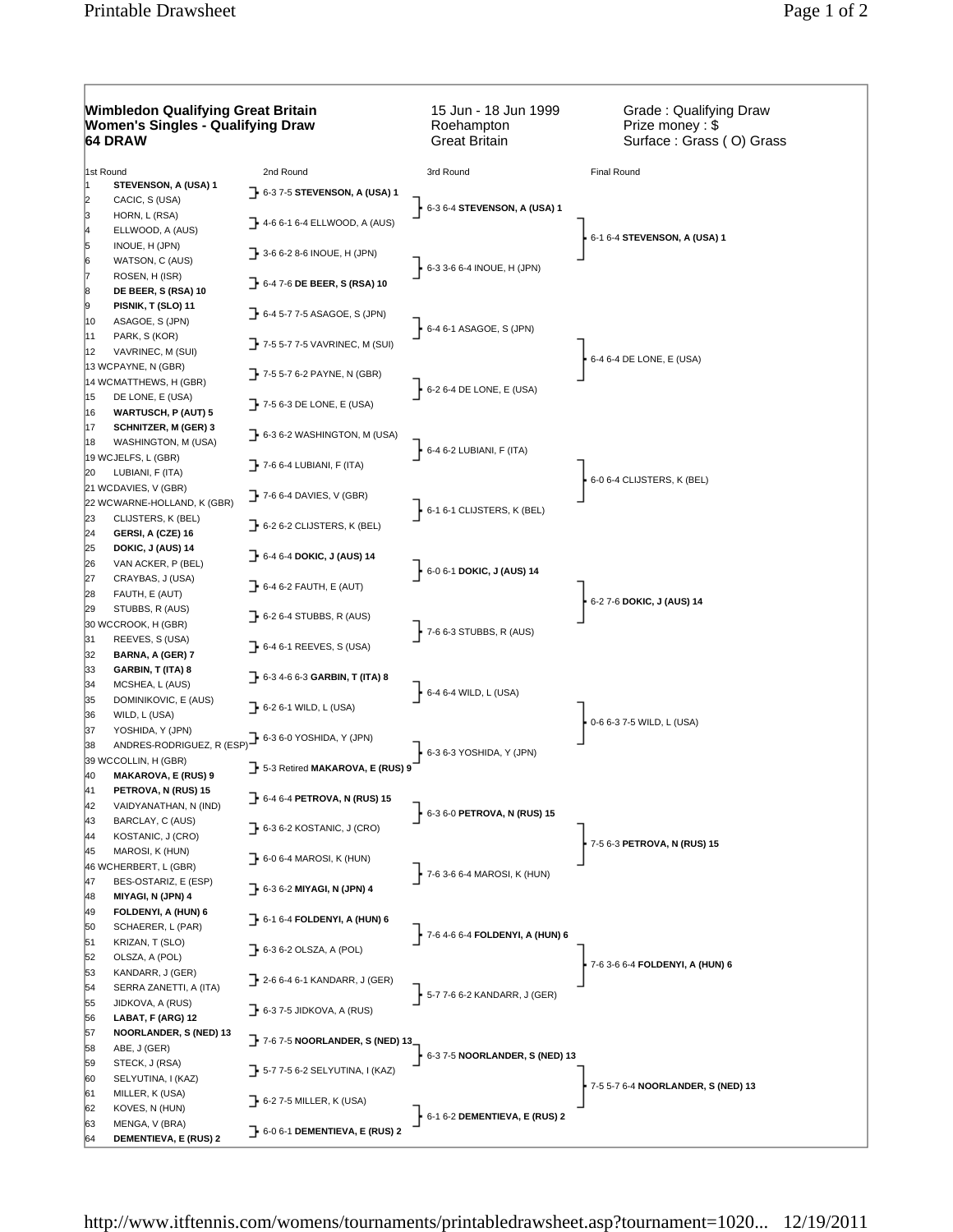|           | <b>Wimbledon Qualifying Great Britain</b><br><b>Women's Doubles - Qualifying Draw</b><br>16 DRAW |                                                                  | 15 Jun - 18 Jun 1999<br>Roehampton<br><b>Great Britain</b> |                                            | Grade: Qualifying Draw<br>Prize money: \$<br>Surface: Grass (O) Grass |                                                  |
|-----------|--------------------------------------------------------------------------------------------------|------------------------------------------------------------------|------------------------------------------------------------|--------------------------------------------|-----------------------------------------------------------------------|--------------------------------------------------|
| 1st Round |                                                                                                  | 2nd Round                                                        |                                                            | Quarterfinal                               |                                                                       | <b>Final Round</b>                               |
|           | KANDARR, J (GER) / MUSGRAVE, T (AUS) 1                                                           |                                                                  |                                                            |                                            |                                                                       |                                                  |
|           |                                                                                                  | $\rightarrow$ 6-2 2-6 7-5 KOSTANIC, J (CRO) / VAN ACKER, P (BEL) |                                                            |                                            |                                                                       |                                                  |
|           | KOSTANIC, J (CRO) / VAN ACKER, P (BEL)                                                           |                                                                  |                                                            |                                            |                                                                       |                                                  |
|           |                                                                                                  |                                                                  |                                                            | 6-4 6-4 ABE, J (GER) / PETROVA, N (RUS)    |                                                                       |                                                  |
|           | ABE, J (GER) / PETROVA, N (RUS)                                                                  |                                                                  |                                                            |                                            |                                                                       |                                                  |
|           |                                                                                                  | Walkover ABE, J (GER) / PETROVA, N (RUS)                         |                                                            |                                            |                                                                       |                                                  |
|           | DOMINIKOVIC, E (AUS) / SFAR, S (TUN)                                                             |                                                                  |                                                            |                                            |                                                                       |                                                  |
|           |                                                                                                  |                                                                  |                                                            |                                            |                                                                       | 6-2 6-3 ABE, J<br>(GER) /<br>PETROVA, N<br>(RUS) |
|           | SCHWARTZ, B (AUT) / WARTUSCH, P (AUT) 4                                                          |                                                                  |                                                            |                                            |                                                                       |                                                  |
|           |                                                                                                  | 3-6 6-4 6-3 JIDKOVA, A (RUS) / SCHAERER, L (PAR)                 |                                                            |                                            |                                                                       |                                                  |
|           | JIDKOVA, A (RUS) / SCHAERER, L (PAR)                                                             |                                                                  |                                                            |                                            |                                                                       |                                                  |
|           |                                                                                                  |                                                                  |                                                            |                                            | 6-2 6-1 JIDKOVA, A (RUS) / SCHAERER, L (PAR)                          |                                                  |
|           | GARBIN, T (ITA) / SCHNEIDER, C (GER)                                                             |                                                                  |                                                            |                                            |                                                                       |                                                  |
|           |                                                                                                  | 6-2 7-6 CLIJSTERS, K (BEL) / SERRA ZANETTI, A (ITA)              |                                                            |                                            |                                                                       |                                                  |
|           | CLIJSTERS, K (BEL) / SERRA ZANETTI, A (ITA)                                                      |                                                                  |                                                            |                                            |                                                                       |                                                  |
|           |                                                                                                  |                                                                  |                                                            |                                            |                                                                       |                                                  |
|           | BARNA, A (GER) / MILLER, K (USA)                                                                 |                                                                  |                                                            |                                            |                                                                       |                                                  |
|           |                                                                                                  | 1 6-1 0-6 6-4 BARNA, A (GER) / MILLER, K (USA)                   |                                                            |                                            |                                                                       |                                                  |
| 10        | ASAGOE, S (JPN) / PARK, S (KOR)                                                                  |                                                                  |                                                            |                                            |                                                                       |                                                  |
|           |                                                                                                  |                                                                  |                                                            | 7-6 6-3 PISNIK, T (SLO) / DOKIC, J (AUS) 3 |                                                                       |                                                  |
| 11        | KOVES, N (HUN) / VAIDYANATHAN, N (IND)                                                           |                                                                  |                                                            |                                            |                                                                       |                                                  |
|           |                                                                                                  | <b>]</b> 6-3 6-4 PISNIK, T (SLO) / DOKIC, J (AUS) 3              |                                                            |                                            |                                                                       |                                                  |
| 12        | DOKIC, J (AUS) / PISNIK, T (SLO) 3                                                               |                                                                  |                                                            |                                            |                                                                       | 6-1 7-5 PISNIK                                   |
|           |                                                                                                  |                                                                  |                                                            |                                            |                                                                       | $T(SLO)$ /<br>DOKIC, J<br>(AUS) 3                |
|           | 13 WCJELFS, L (GBR) / WARNE-HOLLAND, K (GBR)                                                     |                                                                  |                                                            |                                            |                                                                       |                                                  |
|           |                                                                                                  | $\rightarrow$ 6-3 6-2 LUBIANI, F (ITA) / VAVRINEC, M (SUI)       |                                                            |                                            |                                                                       |                                                  |
| 14        | LUBIANI, F (ITA) / VAVRINEC, M (SUI)                                                             |                                                                  |                                                            |                                            |                                                                       |                                                  |
|           |                                                                                                  |                                                                  |                                                            |                                            | $\frac{1}{2}$ 6-1 6-4 REEVES, S (USA) / WASHINGTON, M (USA) 2         |                                                  |
| 15        | NACUK, S (YUG) / RIPPNER, B (USA)                                                                |                                                                  |                                                            |                                            |                                                                       |                                                  |
|           |                                                                                                  | $\rightarrow$ 6-4 7-6 REEVES, S (USA) / WASHINGTON, M (USA) 2    |                                                            |                                            |                                                                       |                                                  |
| 16        | REEVES, S (USA) / WASHINGTON, M (USA) 2                                                          |                                                                  |                                                            |                                            |                                                                       |                                                  |